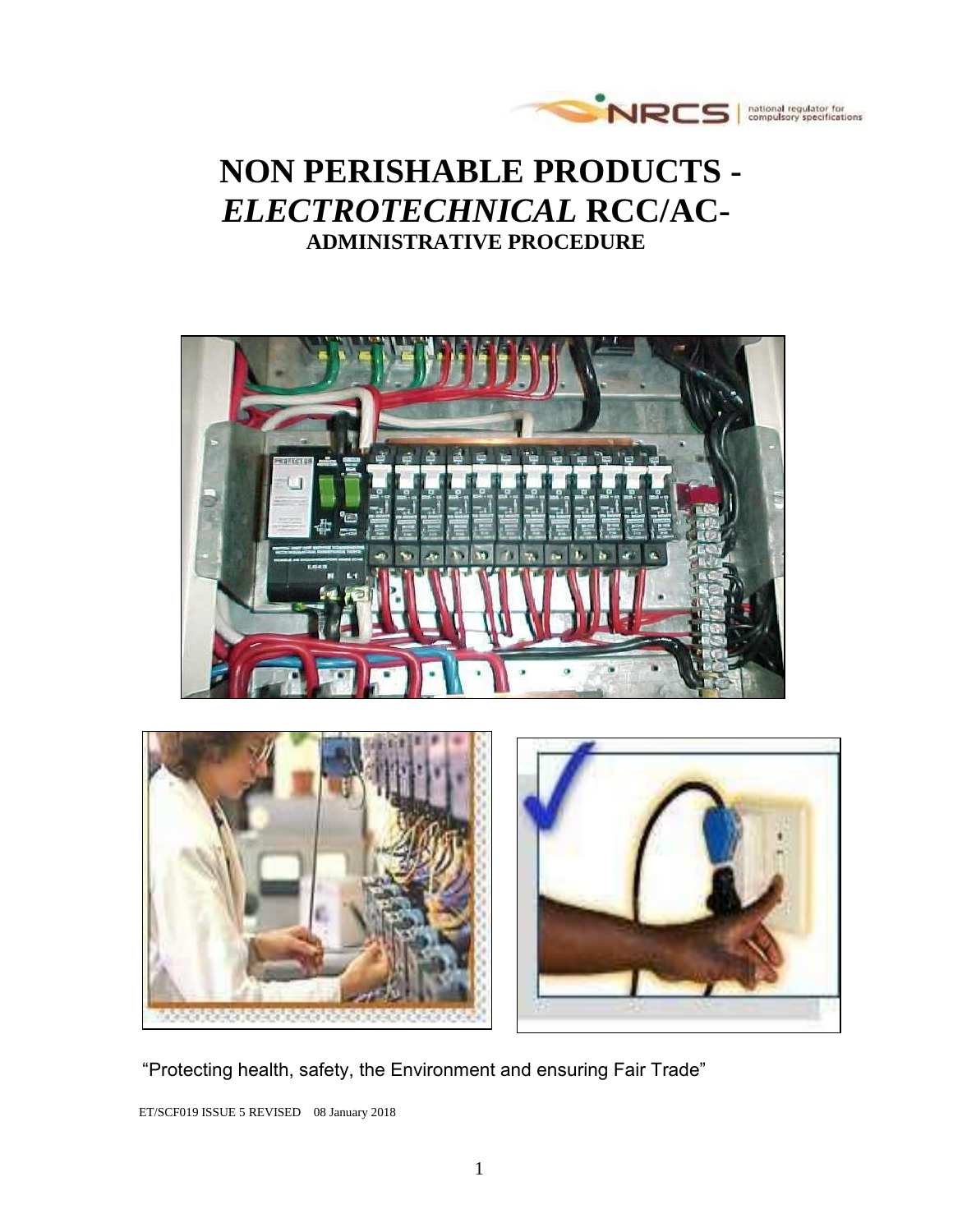## *RCC/AC AUTHORIZATION PROCESS*

- 1. An application, (i.e. a completed Authorization/ RCC application form together with a full test report, a sample, and a product brochure) must be submitted to the Coordinator or relevant Evaluator.
- 2. A fee of R870.00 VAT exempted must accompany the application.
- 3. Every application will be recorded on the RCC/AC Database (SANS 10142 database), whereby a unique number is automatically created.
- 4. The timeframe for evaluation against the requirements of SANS 10142-1 and successful certification is 10 working days.
- 5. Each successful application will be recorded on the list to be included on the Web-site of approved products.
- 6. When a product is approved, a certificate signed by the Executive or his/her Delegate is issued.
- 6.1 An RCC (Regulator's Compliance Certificate) will be issued when compliance against a relevant compulsory specification is met.
- 6.2 An AC (Authorization Certificate) will be issued when the application is deemed not to lower the safety of installation, or the safe use of installation.
- 7. The certificate will only be issued upon receipt of R2185.00 per year from the successful applicant.
- 8. The maximum validity of a certificate is 3 years. NB. If the applicant requires certification for 3 years, the fee is R2185 per year and for  $3 \times 2185 = R6555 \text{ VAT}$ EXEMPTED. This payment is due prior to collection of the AC or RCC.
- 9. After the first 3 years, an applicant may formally apply for an extension for a further 2 years. This request for an extension may be granted, provided that compliance with SANS 10142 is still met.
- 10. After a total period of 5 years the applicant shall re-apply for Authorization / RCC (if required by the applicant). Thereafter, this process must be repeated.
- 11. Retraction/Suspension/Withdrawal of RCC/AC:
- 11.1 Suspension of RCC/AC

The following conditions shall lead to an issued RCC/AC being suspend for a period determined by the *NRCS* Electrotechnical & Gaming Department:

- $\Box$  If the market surveillance shows non-conformity with the requirements of the relevant specification; and
- $\Box$  If the RCC/AC has been improperly used, e.g. misleading publications or advertisements, and any other improper use of the RCC/AC.
- 13. Retraction/Withdrawal RCC/AC

The following conditions shall warrant the immediate retraction/withdrawal of RCC/AC issued by the *NRCS* Electrotechnical & Gaming Department:

- $\Box$  If the market surveillance shows that the non-conformance;
- If the RCC/AC holder fails to comply with due settlement of financial obligations, e.g. services fees & levy;
- If inadequate measures are taken by the RCC/AC holder in cases of a suspension;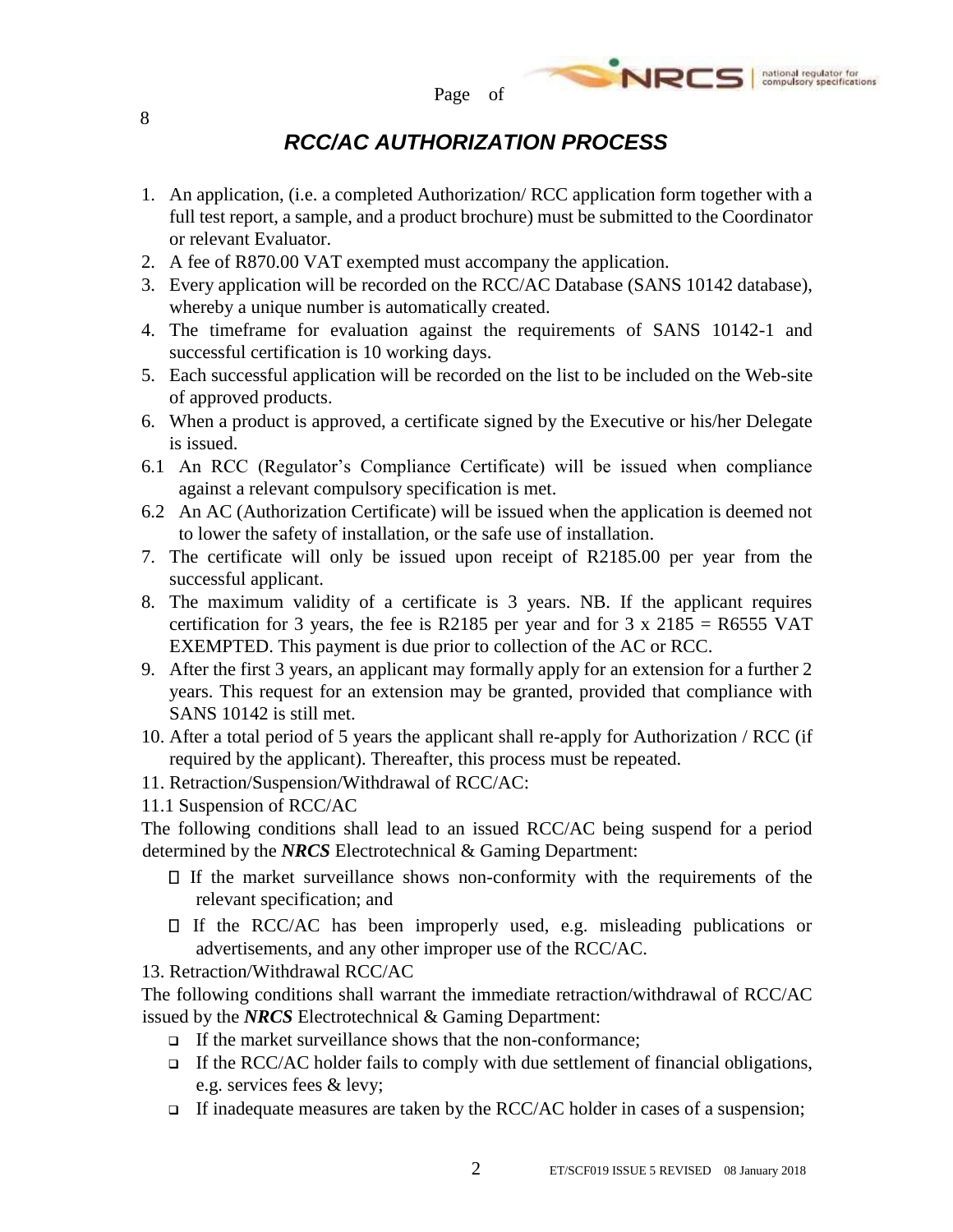- national regulator for<br>compulsory specifications NRCS  $\Box$  If the RCC/AC holder does not wish to prolong the RCC/AC due to e.g. product discontinuity, business closure etc;
- $\Box$  If the relevant specification has been amended in such a way that all products falling under that particular specification have to be modified, re-tested and recertified; and
- If the RCC/AC holder contravenes in a serious manner as deemed by the *NRCS* Electrotechnical & Gaming Department, any requirement or use of the RCC/AC.

### *(a) Application fee= R870 VAT Exempted (b) Authorization fee per year =R2185 VAT Exempted*

Addendum:

| 1.) Authorizations Flow Diagram         | (Page 3)        |
|-----------------------------------------|-----------------|
| 2.) SANS 10142 Process Organigram       | (Page 4)        |
| 3.) Authorizations/RCC Application Form | (Page 5 $\&$ 6) |

If you have any further enquiries do not hesitate to contact the following NRCS staff members.

| Principal Evaluator      | <b>Kingsley Gaose</b> | Tel: $+27$ 12 482 8735              |
|--------------------------|-----------------------|-------------------------------------|
|                          |                       | E-mail: Selebogo.Gaose@nrcs.org.za  |
| Principal Evaluator      | Nkosinathi Hlophe     | Tel: +27 12 482 8741                |
|                          |                       | E-mail:                             |
|                          |                       | Nkosinathi.Hlophe@nrcs.org.za       |
| Coordinator              | Elsabe Kok            | Tel: +27 12 482 8755                |
|                          |                       | E-mail: Elsabe.Kok@nrcs.org.za      |
| <b>Approvals Manager</b> | Stephina Teffo        | Tel: +27 12 482 8893                |
|                          |                       | E-mail: Stephina.Teffo@nrcs.org.za  |
| <b>General Manager</b>   | Bongani Khanyile      | Tel + 27 12 482 8752                |
|                          |                       | Email: Bongani.Khanyile@nrcs.org.za |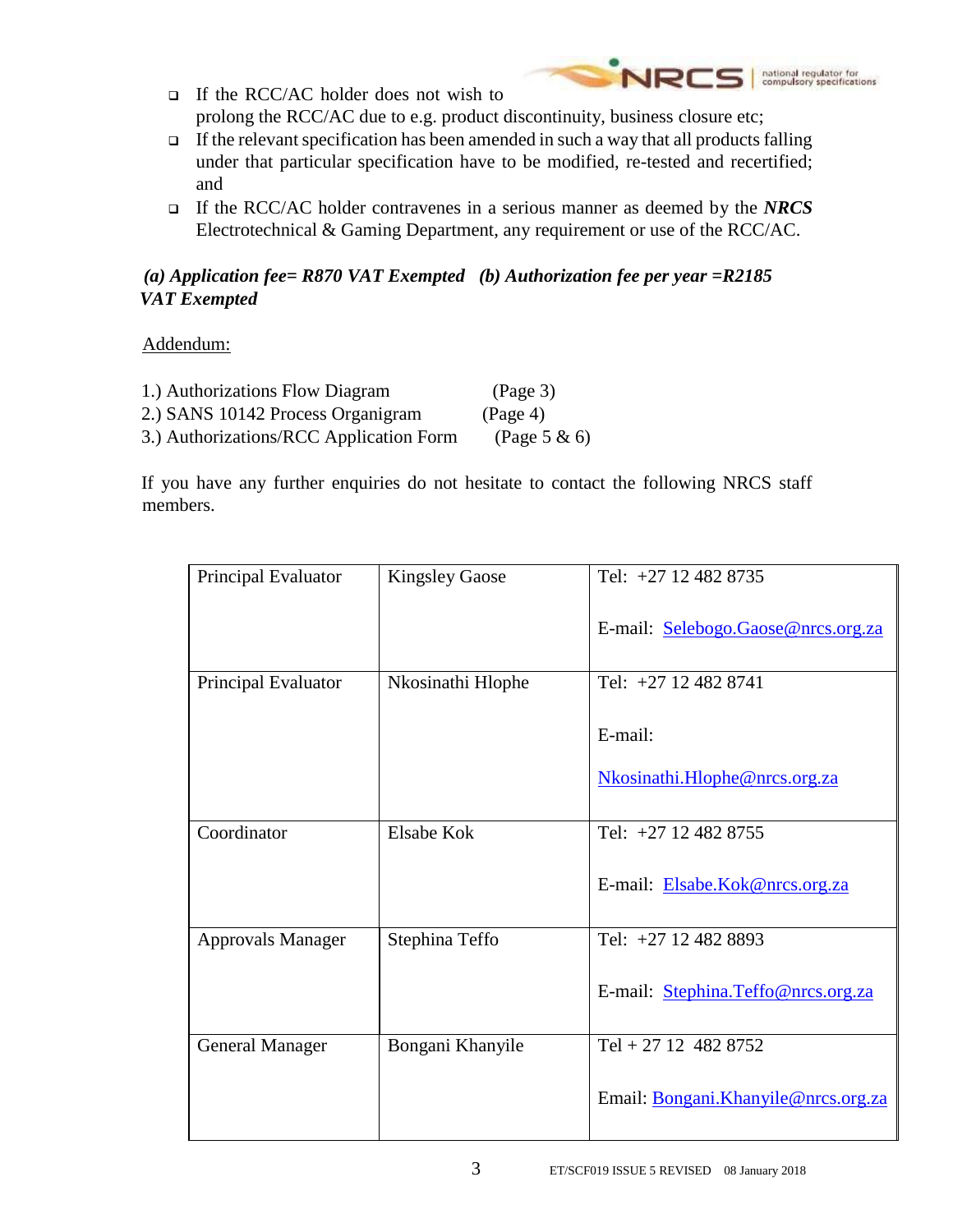

## **Addendum 1**

### **SANS 10142 AUTHORIZATION FLOW DIAGRAM**

 *EVALUATE /ANALYSE REQUEST/APPLICATION NO YES AUTHORISE* Regulator for **Compulsory** Specifications) **Installers CLIENT NRCS** Electrotechnical **ADVISORY COMMITEE \* A.C. RCC**

 *TEST REPORTS*

NRCS (National

- Providers / Suppliers
- Users/Consumers
- SABS
- Electricity Suppliers
- Regulators
- Test Laboratories

\* AC-Authorization Certificate

RCC-Regulator's Compliance Certificate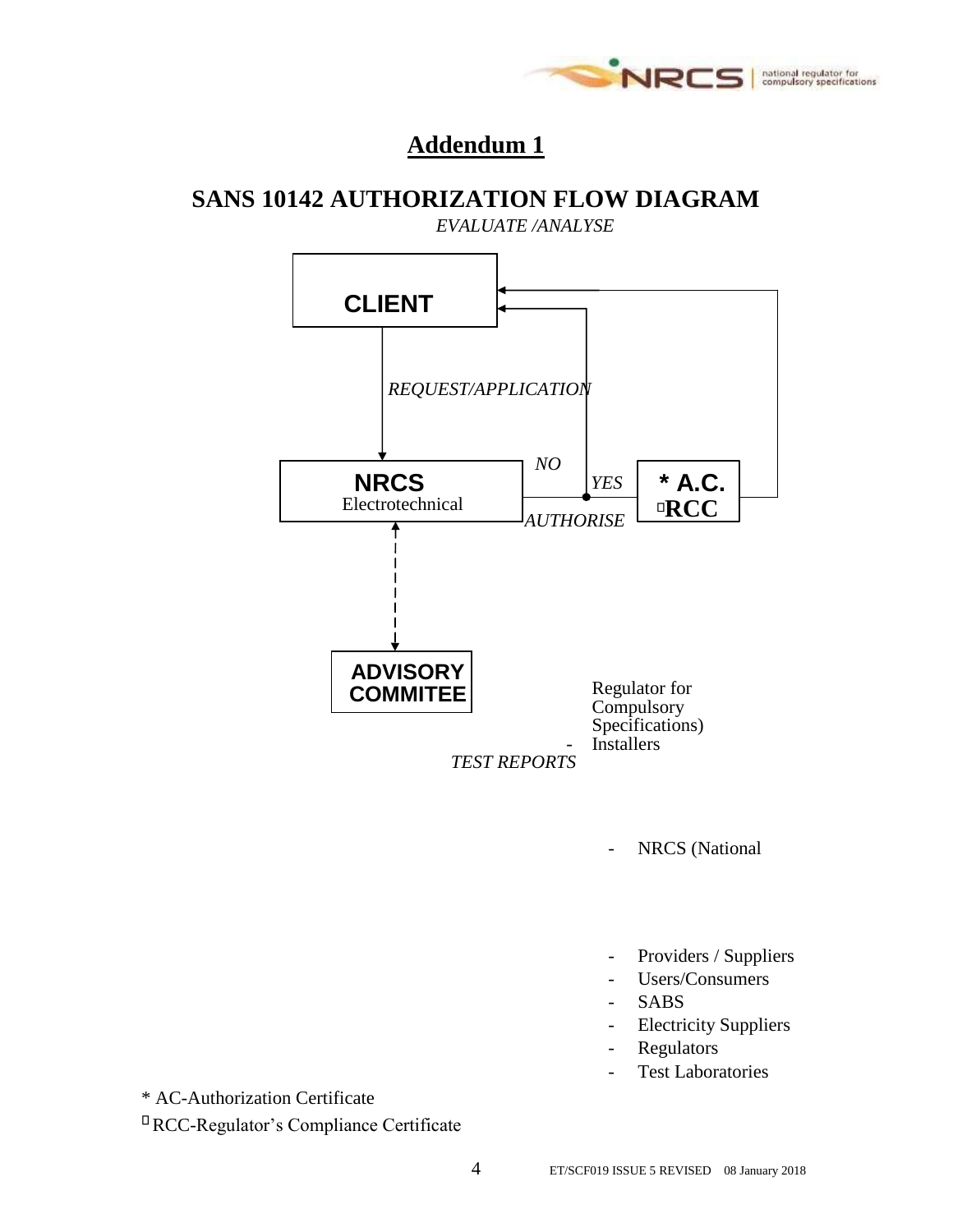

# **Addendum 2**

# **NRCS Organigram**

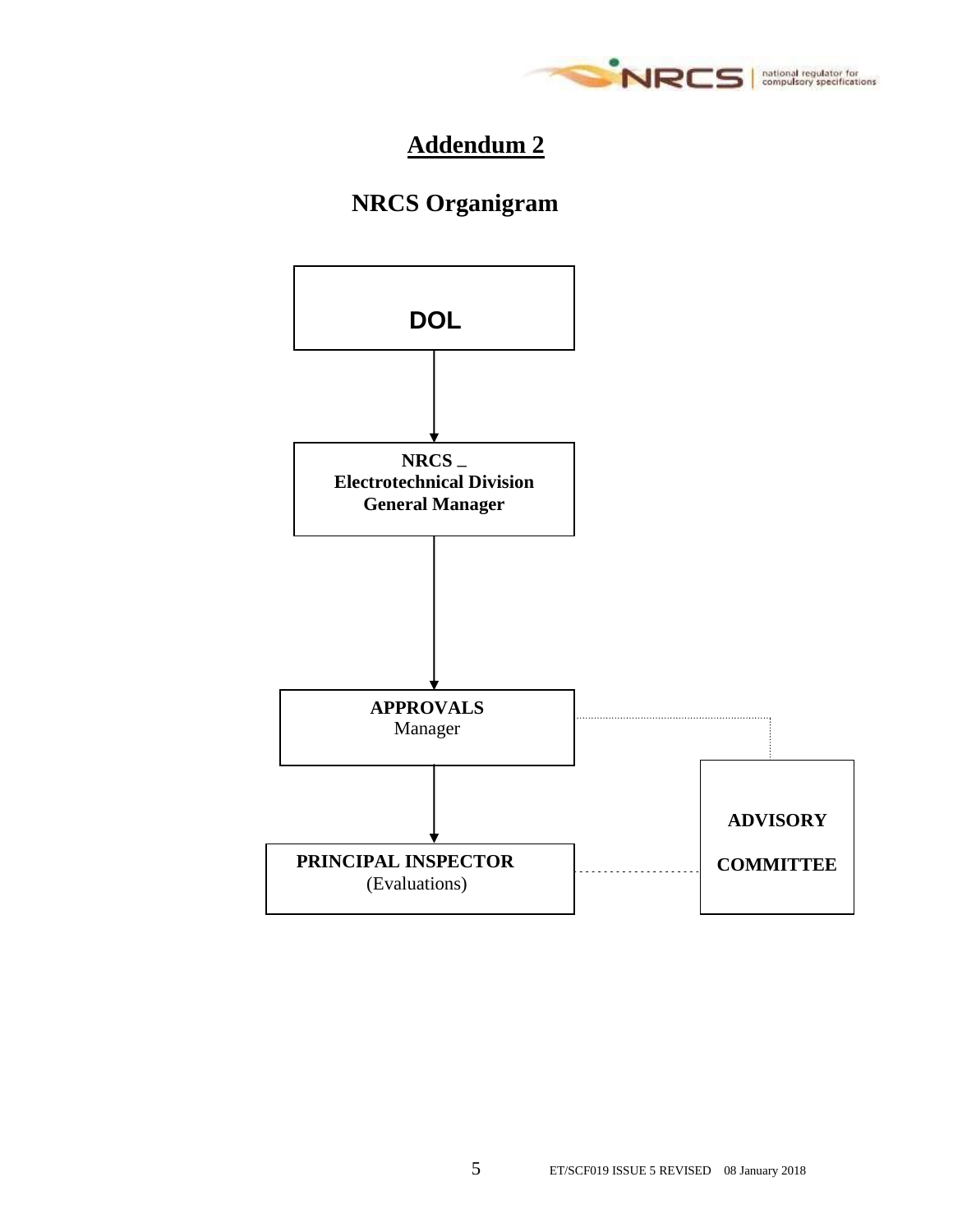## **Addendum 3**



# **AUTHORIZATIONS/RCC APPLICATION FORM**

Tick the appropriate

| <b>NEW APPLICATION</b> |  | <b>RENEWALS</b> |  | IF RENEWAL INDICATE PREVIOUS AC/RCC<br><b>NUMBER</b> |
|------------------------|--|-----------------|--|------------------------------------------------------|
|------------------------|--|-----------------|--|------------------------------------------------------|

#### *PLEASE NOTE THE FOLLOWING INFORMATION***:**

#### *RCC-REGULATOR'S COMPLIANCE CERTIFICATE/AUTHORISATION CERTIFICATE*

You are applying for authorisation or RCC approval from the Department of labour: Applications must be handed in to the SABS-Regulatory for attention Coordinator or relevant evaluator.

An **Application fee** of **R870.00 VAT exempted** per application is payable on submission of the application.

#### **All information on this document is confidential**

Please ensure that all information in this document is correct. The Surveillance Auditor (Evaluations) will not be held responsible for any omission made by the applicant. Application must be submitted with relevant samples!

#### **Complete Part A-C**

### *Part A: COMPANY DATAILS*

| <b>NAME OF COMPANY:</b>    |  |
|----------------------------|--|
| <b>TRADING AS:</b>         |  |
|                            |  |
|                            |  |
| POSTAL ADDRESS:            |  |
|                            |  |
|                            |  |
|                            |  |
| PHYSICAL ADDRESS:          |  |
|                            |  |
|                            |  |
|                            |  |
|                            |  |
|                            |  |
| TELEPHONE:                 |  |
| FAX NO:                    |  |
| <b>RESPONSIBLE PERSON:</b> |  |
|                            |  |
|                            |  |
| VAT REGISTRATION No:       |  |
| EMAIL:                     |  |
|                            |  |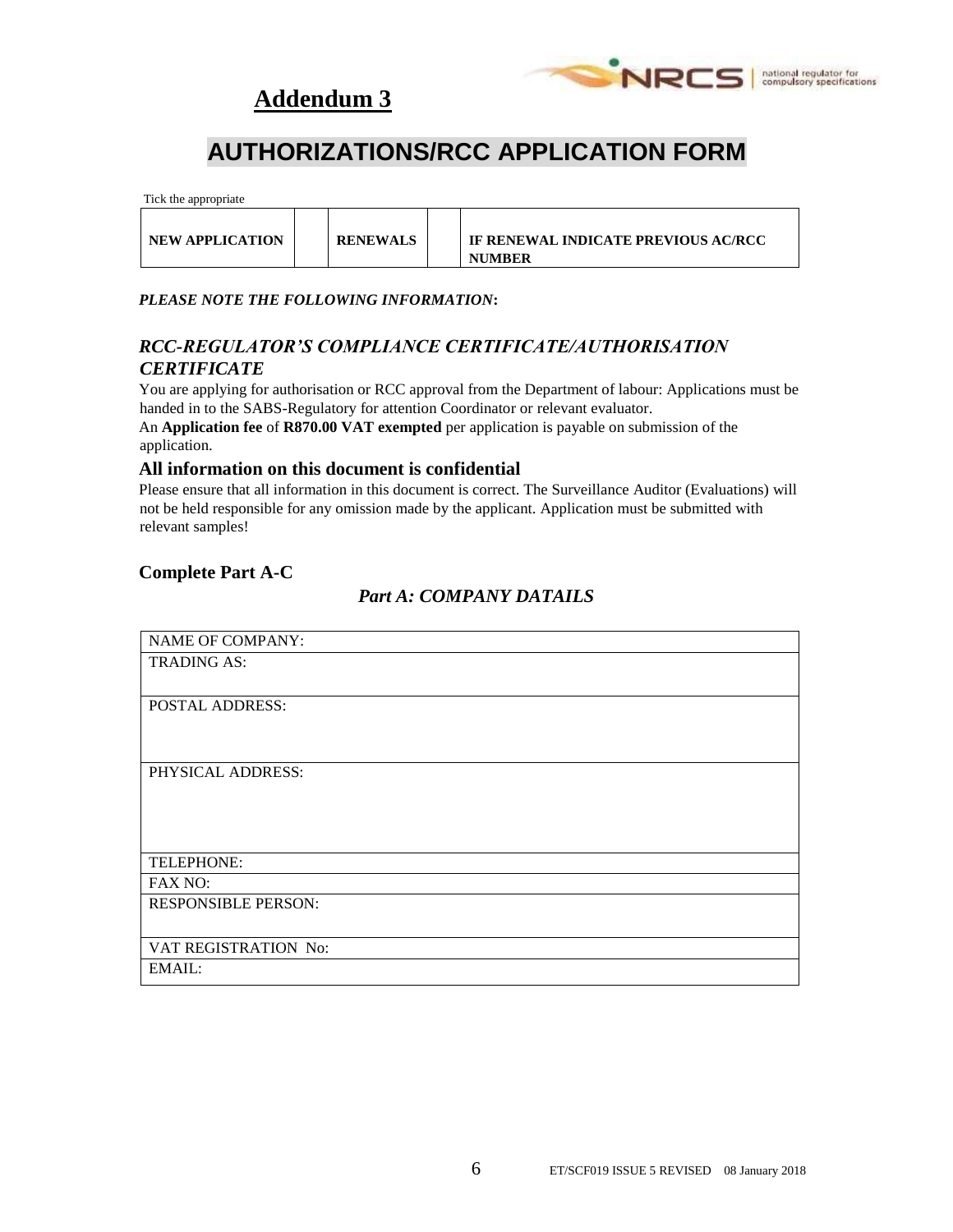### *Part B: PRODUCT DETAILS:*



| Variation of Models    |      |         |      |                   |
|------------------------|------|---------|------|-------------------|
| Catalogue/Model<br>no. | Size | Voltage | Amps | Other information |
|                        |      |         |      |                   |
|                        |      |         |      |                   |

(An annex may be attached to the list if more product variants need to be listed)

### *Part C: TEST REPORT INFORMATION*

| <b>Test Laboratory:</b> | Applicable Standard: |
|-------------------------|----------------------|
| Test Report No:         | <b>Report Date:</b>  |

### *Part D: SAMPLES INFORMATION*

Please attach a product tag to all samples submitted with the following information:

| <b>Product description</b> |
|----------------------------|
| <b>Brand name</b>          |
| Voltage & current          |
| <b>Size</b>                |

#### *Declaration*

I declare that all information supplied in this document is true and I accept the ruling of the regulator. I also declare that I understand that authorisations is a process of approval and that this application is not for the SABS Mark and that I will not use the SABS wording or Mark in any way on selling, Packaging, display, offer for sale or advertising.

| Name:      | Date: |
|------------|-------|
| Signature: |       |